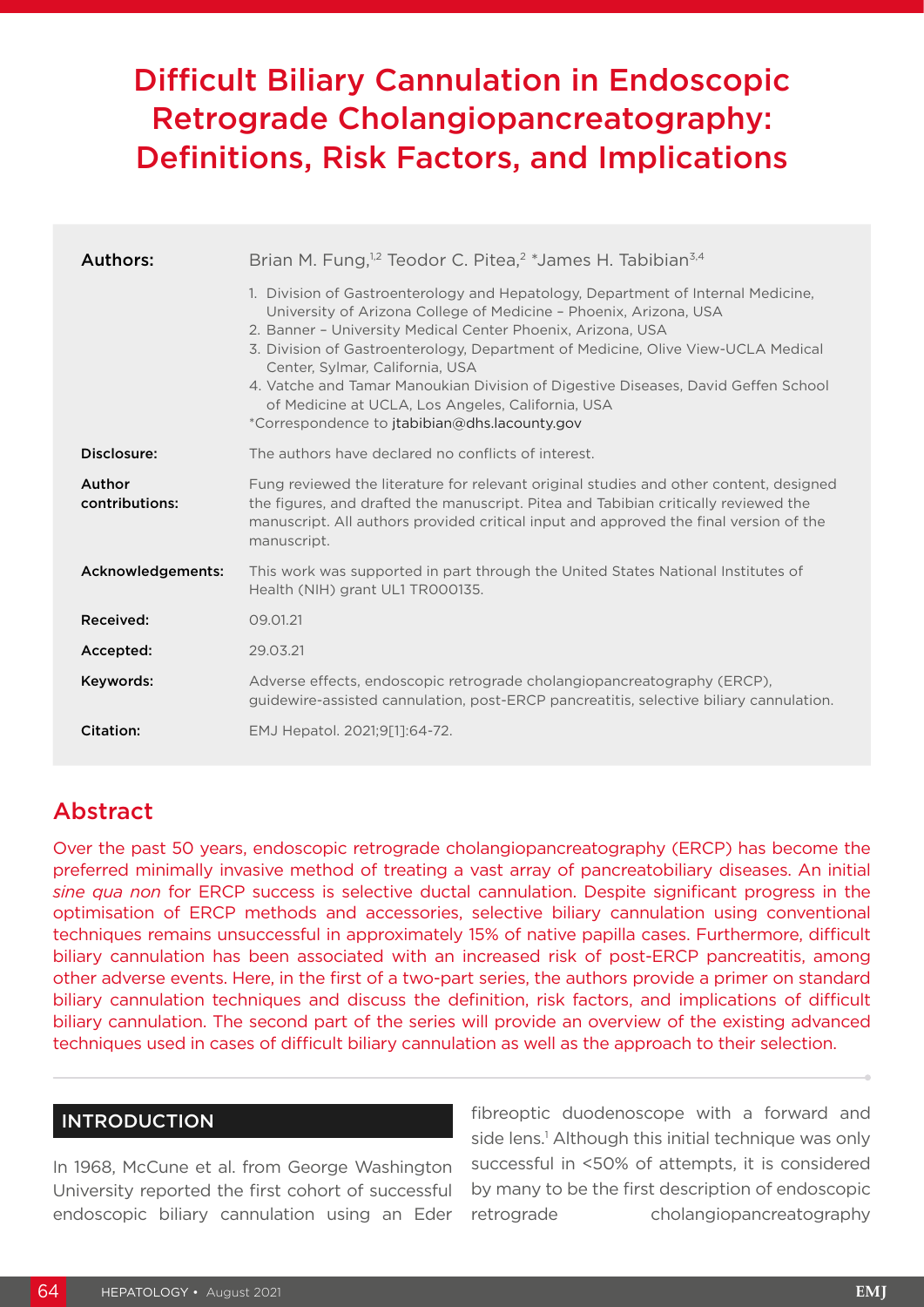(ERCP). A year later, a side-viewing fibreoptic duodenoscope was developed in Japan by Oi et al. and was able to improve cannulation success rates to 77%.<sup>2</sup> Over the next few years, multiple endoscopists, including Classen, Cotton, Demling, Geenen, Safrany, Siegla, Silvis, and Vennes, experimented on and improved this new technique, and by 1974, the first successful cases of endoscopic biliary sphincterotomy were reported, further paving the foundation for ERCP.<sup>3-5</sup> These innovations, along with many other technical advances, have since transformed ERCP from a primarily diagnostic modality into an effective therapeutic technique that is now the preferred minimally invasive treatment for many pancreaticobiliary diseases. However, despite significant technological advances, ERCP is still considered a challenging procedure for many gastrointestinal endoscopists, in large part because of the failure of biliary cannulation in 5–15% of cases as well as the risk of post-ERCP pancreatitis (PEP) and other adverse events (AE).<sup>6,7</sup>

Here, in the first of a two-part series, the authors provide an overview of standard biliary cannulation techniques in patients with normal as well as altered anatomy and discuss the definition, predictors, and implications of difficult biliary cannulation. The second part of the series will provide an overview of the existing advanced techniques used in cases of difficult biliary cannulation as well as the approach to their selection.

#### STANDARD TECHNIQUE FOR SELECTIVE BILIARY CANNULATION

In the standard approach to selective biliary cannulation, a side-viewing endoscope (i.e., duodenoscope) is first advanced to the second part of the duodenum, wherein the major duodenal papilla is usually located in the middle third (but sometimes more proximally or distally), along the medial aspect. The duodenoscope is then positioned so that the lens and working channel are located below the major papilla. Finding the major papilla can sometimes be challenging, e.g., in the case of an intradiverticular papilla (discussed later), severe duodenal inflammation, or portal hypertensive duodenopathy, and what might initially appear to be the major papilla may not always be so (instead

can be a prominent minor papilla, subepithelial lesion, or other). In general, the major papilla can be distinguished from the minor papilla based on its characteristic mucosal folds, larger size, and location approximately 2 cm distal to the minor papilla.

Once the major papilla is confirmed, the duodenoscope is appropriately positioned for cannulation in the vector (i.e., x, y, z coordinates) of the ampulla and distal bile duct. A variety of manoeuvres are employed to align the sphincterotome for proper insertion; these can be conceptually organised into direct manipulation of the sphincterotome (e.g., bowing the tip of the sphincterotome via traction, using the elevator lever to lift the sphincterotome); manipulation of the endoscope (i.e., up/down dial, left/right dial, torquing the scope, advancing or pulling back the scope); and patient-level adjustments (e.g., changes in patient position, variable insufflation of the gastrointestinal lumen, external abdominal pressure). Once aligned, a sphincterotome or other cannulation catheter is then engaged into the orifice of the major duodenal papilla, aiming usually towards the 11 o'clock position (as compared to 2 o'clock for pancreatic duct cannulation). Historically, a cannulation catheter was the first choice for cannulation given its high flexibility and tip shape compared with the sphincterotome; however, most endoscopists now choose the sphincterotome because of its ability to bow the catheter tip by pulling or relaxing the cutting wire, facilitating alignment with the biliary duct, as well as the ability to perform sphincterotomy. Furthermore, there are data suggesting higher cannulation rates with the use of a sphincterotome over standard catheter cannulation (84–97% versus 62–75%).8-10

After initial engagement of (or 'seating' into) the orifice of the major papilla, the sphincterotome is subsequently advanced into the biliary duct with the assistance of either contrast or guidewire. In contrast-assisted cannulation, contrast is injected under fluoroscopy after the tip of the sphincterotome or catheter is inserted into the papillary orifice. This helps to visualise the biliary tree and provides feedback regarding catheter position. However, this technique frequently requires repetitive probing and multiple injections of contrast, factors that have been associated with higher rates of PEP.<sup>11</sup> Thus, guidewire-assisted cannulation has become a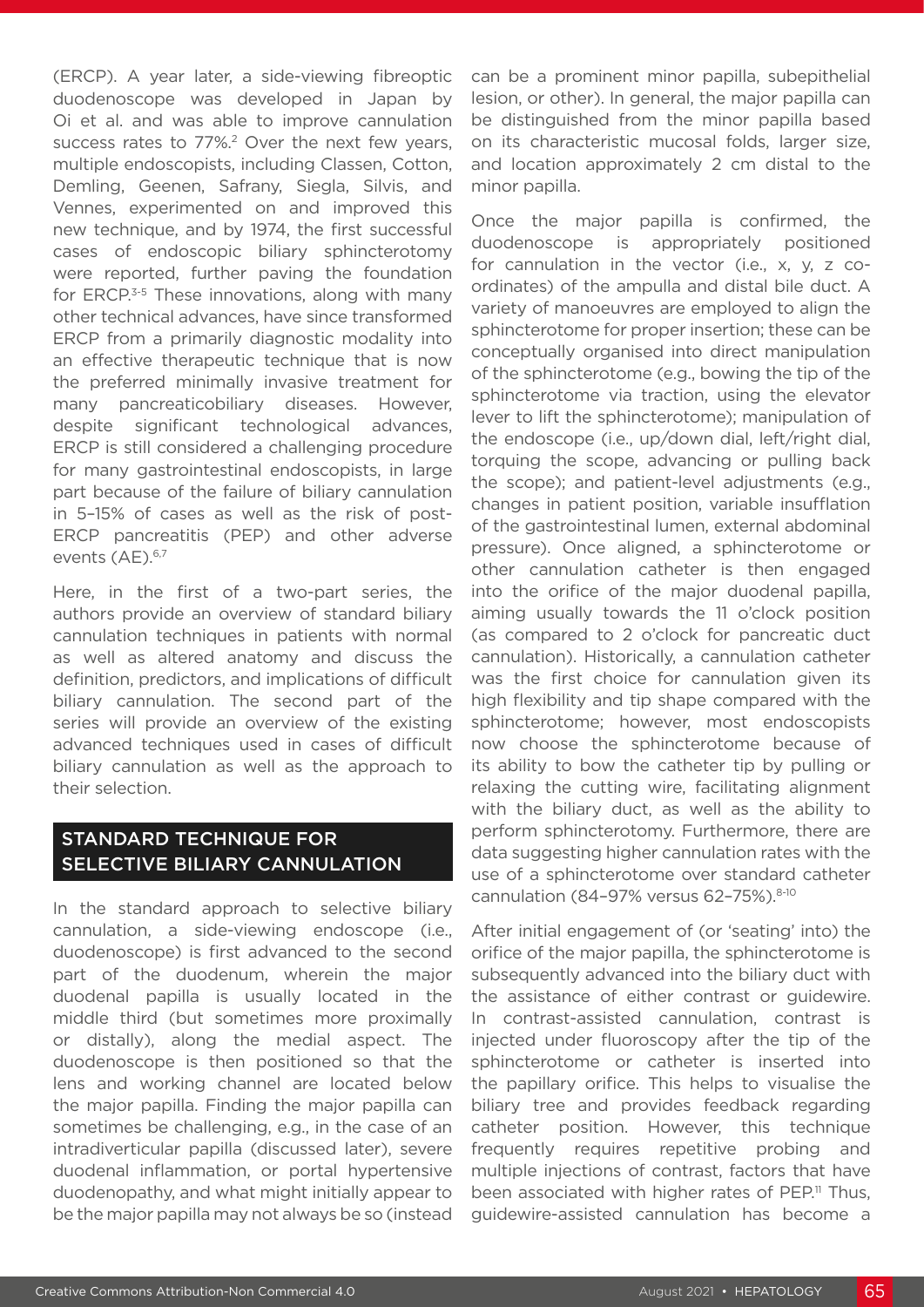preferred technique for most, as described in the following subsection.

#### Guidewire-Assisted Cannulation

Guidewire-assisted cannulation is generally the first-line method for selective biliary cannulation.12 This is largely because of several studies suggesting a lower risk of AEs, particularly PEP, with the use of a guidewire compared to contrast injection-assisted cannulation.13-16 A systematic review and metaanalysis of 12 randomised controlled trials (RCT) comprising 3,450 participants found that the risk of PEP was significantly reduced when a guidewire was used for cannulation rather than contrast injection (3.4% versus 6.7%; relative risk [RR]: 0.51; 95% confidence interval [CI]: 0.32– 0.82).<sup>17</sup> Guidewire-assisted cannulation was also associated with greater primary cannulation success rates (RR: 1.07; 95% CI: 1.00–1.15) and less precut sphincterotomy (RR: 0.75; 95% CI: 0.60–  $0.95$ )<sup>17</sup> The reduction in rate of PEP is thought to be in part because of less papillary trauma and the avoidance of contrast, which has been hypothesised to increase hydrostatic pressure within the duct, induce a chemical inflammatory response, as well as introduce bacteria into the pancreatic duct.<sup>18</sup>

In addition to the traditional technique of first inserting and 'seating' the catheter into the papillary orifice and then advancing the wire ('touch' technique), there is also the option of a 'no touch' technique, wherein the guidewire is first advanced a few millimetres out of the sphincterotome and then cannulation is attempted. However, a recent multicentre RCT found that the primary cannulation rate was higher and the mean number of cannulation attempts was lower when the touch technique was used rather than the no-touch technique (88% versus 54%; p<0.001, and 4.6 versus 5.5 attempts;  $p=0.006$ , respectively).<sup>19</sup> The rate of AEs did not differ between the two techniques. Despite evidence supporting the use of the touch technique, the no-touch technique may still be useful for small or stenotic papillary orifices.<sup>19</sup> There are also many variations of these two techniques, frequently chosen based on papillary characteristics (e.g., size, position, mobility) and physician comfort.

The most commonly used guidewire is a 0.035 inch diameter, hydrophilic-tipped guidewire.20 The use of a hydrophilic tip allows for reduced friction during advancement of the guidewire, and a 0.035 inch diameter is thought to allow for easier visualisation during fluoroscopy, among other advantages, including better tactile feel and pushability.<sup>21</sup> However, the use of other guidewire diameters ranging from 0.018 to 0.035 inches may also be used, with two studies finding no difference in cannulation rate between the use of a 0.035 inch and 0.025 inch guidewire.22,23 Guidewires also come with various tip options, e.g., different shapes. One RCT found no difference in biliary cannulation rate between the use of a straight or angled-tip guidewire, though cannulation time appeared to be shorter with the use of an angled guidewire (20 versus 63 sec; p=0.01).<sup>24</sup> More recently, a study using *in vitro* bile duct models suggested that an angled-tip guidewire had a higher cannulation success rate compared to other types of guidewires.25 J-tip and loop-tip guidewires have also been evaluated and do not appear to have significantly different biliary cannulation rates than more conventional quidewires.<sup>26,27</sup> Overall, differences in cannulation outcomes attributable to tip shape alone are likely minimal among experienced endoscopists but may be important in early endoscopists and in select scenarios (e.g., variant anatomy).

Despite the widespread use of guidewireassisted cannulation, it is important to note that not all studies have found a decrease in incidence of PEP with this technique.<sup>28-30</sup> The use of an assistant to manipulate the guidewire may also be associated with a higher rate of complications.<sup>31</sup> Furthermore, the use of a guidewire has its own risks, including the risk of the creation of a false tract, pancreatic duct injury, and perforation.<sup>32</sup> Thus, the potential drawbacks of this technique should be appreciated in order to reduce AE and increase success rates.

## DIFFICULT BILIARY CANNULATION: MYRIAD CONSIDERATIONS

Selective biliary cannulation fails in 5–15% of cases, even in the hands of experienced endoscopists.<sup>33</sup> In such scenarios, collectively referred to as 'difficult biliary cannulation', the endoscopist must decide whether to continue with standard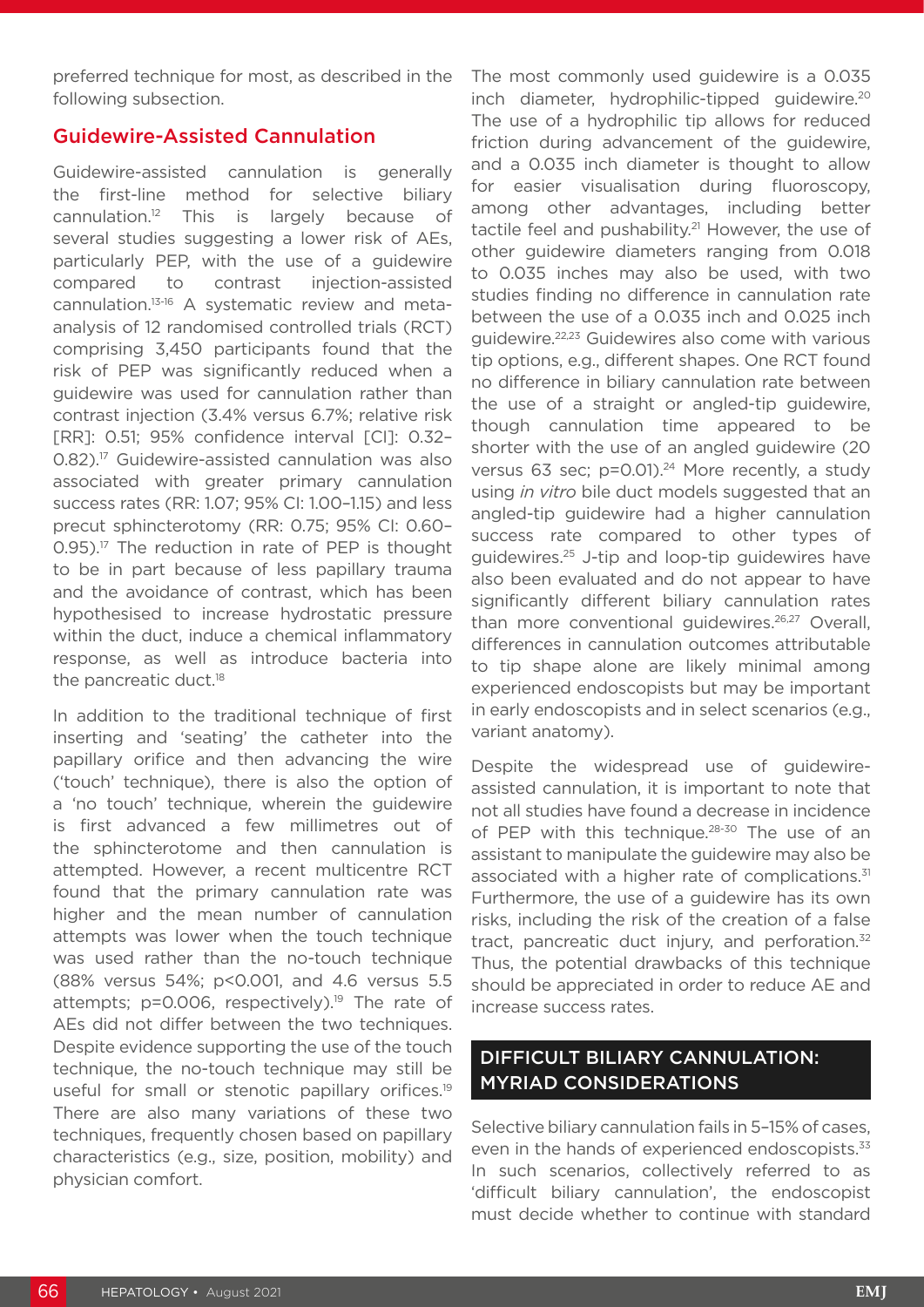cannulation techniques, switch to more advanced techniques, consult a more senior colleague (if available), or abort the procedure and consider re-attempting at a later time. The urgency of the procedure, duration of the procedure, availability of requisite accessories, logistical and cost factors, and likelihood of increased AE risk are all important considerations in this decision.<sup>11,34,35</sup>

### DEFINITION OF DIFFICULT BILIARY CANNULATION

How difficult biliary cannulation is defined varies considerably in the published literature.<sup>36</sup> Most studies define difficult cannulation based on the number of cannulation attempts (typically between five and 15) and/or the time spent on cannulation (typically greater than 5–30 min).13,29,35 The number of unintentional passages or contrast injections into the pancreatic duct should also be considered, as these correlate with cannulation difficulty and increase the risk of PEP.<sup>37,38</sup> A prospective study found that after five attempts, the risk of PEP increased from 6.1% to 11.9%.39 The European Society of Gastrointestinal Endoscopy (ESGE) has defined difficult biliary cannulation as the presence of more than five contacts with the papilla while attempting to cannulate, more than 5 min spent attempting to cannulate, or more than one unintended passage or contrast injection into the pancreatic duct.20,39 This definition was validated in a recent study by Ismail et al.<sup>40</sup> A recent international consensus guideline has suggested a slightly different definition, defining difficult biliary access as the inability to achieve selective biliary cannulation by standard ERCP techniques within 10 min or after up to five cannulation attempts, or the inability to access the major papilla (e.g., because of gastric outlet obstruction or Roux-en-Y anatomy).41

In addition to variations in the definition of difficult biliary cannulation, there is also no standardised definition for a cannulation attempt. In a study by Friedland et al., a cannulation attempt was described to be any repositioning or wedging of the cannulation device while attempting biliary cannulation.42 However, others have defined cannulation attempt as an intentional continuous contact with the papilla; Bailey et al. defined an attempt as sustained contact for at least 5 sec.<sup>11,39</sup> Similarly, and perhaps for this reason,

quantification of the number of cannulation attempts may be subjective. A prospective study by Tian et al. found that inter-observer variability in the assessment of cannulation attempts was high, and that cannulation time appeared to be a more objective and accurate tool for assessing cannulation difficulty.43

#### RISK FACTORS FOR DIFFICULT BILIARY CANNULATION

The likelihood of difficult biliary cannulation is based on both operator and patient factors. In the following subsections, the authors describe some of the factors which may impact the risk of difficult biliary cannulation.

#### Endoscopist Factors

As one may expect, increased experience with ERCP is associated with higher cannulation success rates.<sup>44</sup> A success rate of 80% has been suggested as the goal during ERCP training.<sup>45</sup> This success rate appears to require a minimum of 200 ERCP examinations.<sup>46</sup> One study found that cannulation rate increased from 43% to ≥80% after 350–400 supervised procedures, with success rate continuing to improve to >96% post-training.47 Routine performance of ERCP also appears to be required to maintain ERCP proficiency, as lower provider volume has been associated with a higher failure rate and a greater need for post-procedure hospitalisation.<sup>48-50</sup> One study showed that a second-attempt ERCP at an ERCP referral centre had a success rate of >95% after having an initial failed attempt at a lower volume hospital.<sup>51</sup>

#### Patient Factors

The success of selective biliary cannulation fundamentally depends on careful alignment of the sphincterotome (or other cannulating catheter) with the vector of the papillary orifice, hepatopancreatic ampulla, and distal common bile duct (CBD). Thus, variations in these structures or factors that affect visualisation, positioning, and manoeuvrability in this regard can increase cannulation difficulty. A normal papilla has four main anatomical parts: orifice, frenulum, hood, and infundibulum (Figure 1), each of which can vary significantly (Figure 2).<sup>52</sup>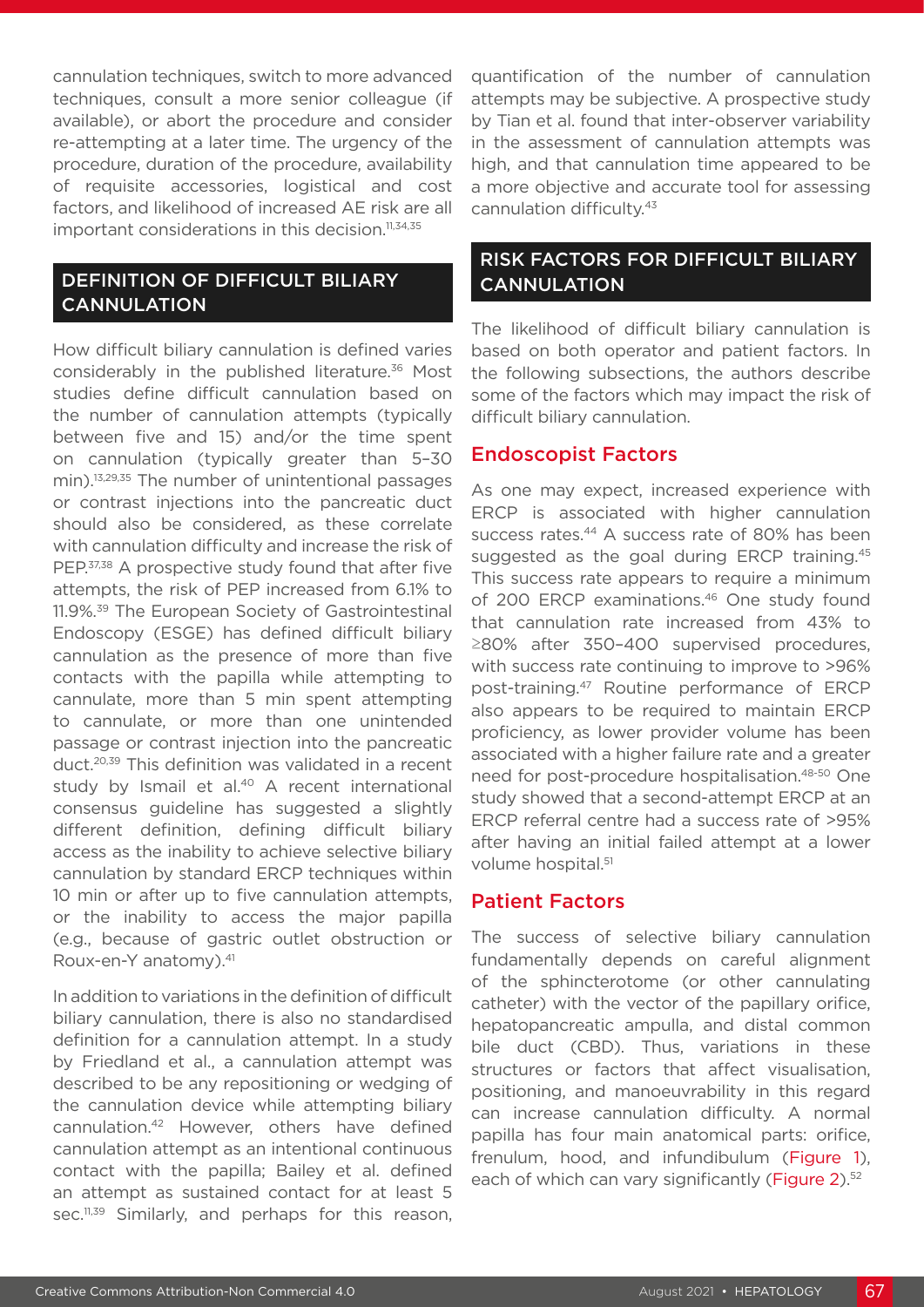

Figure 1: Diagram of normal papillary anatomy showing the four main anatomical features.



#### Figure 2: Examples of anatomical variations in the major duodenal papilla.

A) Normal native papilla. B) Biliary cannulation is achieved with conventional techniques using a tapered-tip (3.9 Fr outer diameter) sphincterotome. C) Papilla with tortuous distal portion of the infundibulum and drooping hood, the latter limiting visualisation of the papillary orifice (white arrow), which is oriented to the right. D) Cannulation is achieved using a sphincterotome (4.4 Fr distal tip outer diameter). A submucosal lesion (yellow arrow) is incidentally seen just distal to the papilla and was initially mistaken for the papilla. E) Large, protuberant papilla with its orifice oriented downwards and to the left. The papillary appearance is suggestive of an impacted ampullary stone, and a juxtapapillary diverticulum (blue arrow) is also incidentally noted just proximal to the papilla. F) Cannulation is readily achieved using a sphincterotome; had this not been successful, a precut suprapapillary fistulotomy could have been performed to release the suspected stone. G) A diminutive, flat, interdiverticular papilla, with duodenal diverticula (blue arrows) immediately proximal and distal to it. H) Cannulation is achieved using a tapered-tip sphincterotome.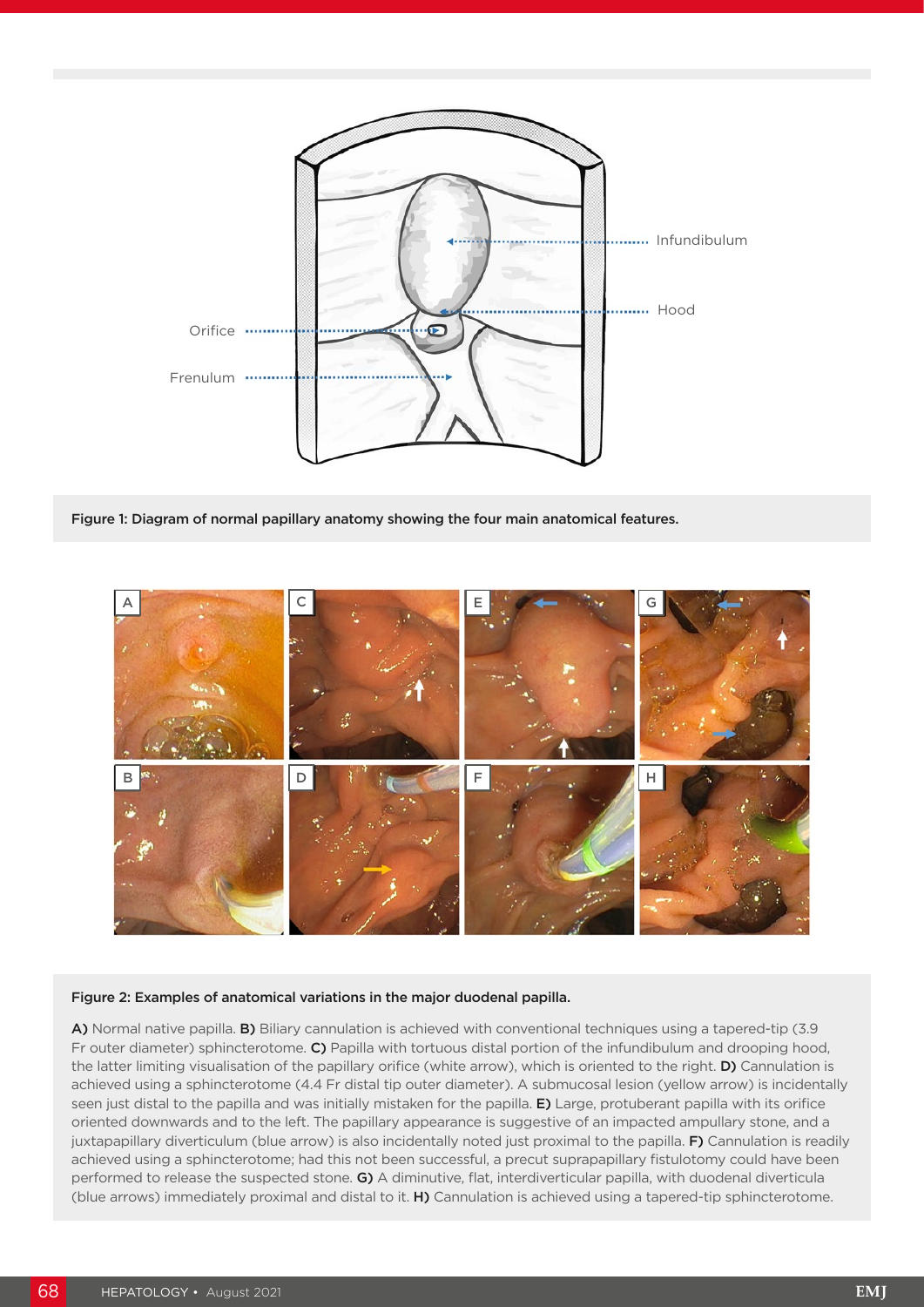In the following sub-section, the authors describe the papillary characteristics, as well as location, peripapillary findings (e.g., diverticulum, lipoma, duplication cyst), and surgically altered anatomies that can make selective biliary cannulation difficult.

Papillae come in many sizes and morphologies, and a classification system has been previously developed to describe these characteristics and their implications on biliary cannulation.<sup>53</sup> Small papillae are often more difficult to identify (discussed further below), especially when there is significant duodenal oedema, inflammation, or redundant mucosal folds, and thereafter cannulate.54 A small papilla increases the odds of the sphincterotome coming in contact with the septum instead of insertion into the bile duct, especially if highly compressible, and may make it more difficult to make adjustments to the position of the sphincterotome without losing contact with the papilla. On the other hand, a large papilla may be more relaxed and floppy, providing less stability during cannulation.55 Protuberant papillae also appear to have higher rates of difficult cannulation, be this because of an impacted stone or otherwise.<sup>55</sup> Advanced age and sex have not been found to be associated with increased rates of difficult biliary cannulation.<sup>56,57</sup>

Although the hepatopancreatic ampulla (and hence the major papilla) usually enters the duodenum in the second portion, it is occasionally located at the superior duodenal angle or in the third portion of the duodenum, making the papilla more difficult to identify and/ or reach.58 The papilla can also be hidden behind overlying folds; lifting the folds gently with the tip of a catheter can sometimes reveal the papilla. In some cases, the papilla can be difficult to locate because of tumour infiltration into the papilla/ duodenum or pancreatitis causing oedema of the duodenum.59 Increased tissue friability and bleeding in cases of malignancy can decrease visibility of the ampulla. Extra-papillary pathology can also decrease access to the papilla. Benign or malignant narrowing of the gastric outlet, duodenal bulb, or second part of the duodenum proximal to the papilla can prevent adequate access and positioning for biliary cannulation.<sup>60</sup> In some cases, endoscopic dilation with or without the placement of a self-expanding metallic stent is first required.<sup>61</sup>

It is known that intradiverticular and peridiverticular papillae can increase cannulation difficulty.<sup>62</sup> One report found the success rate for cannulation of peridiverticular papillae to be 62.4% versus 92.7% when there is no diverticulum.63 These herniations of the mucosa or submucosa are found in up to 15% of patients undergoing ERCP.<sup>64</sup> When the papilla is found on the edge of or within a diverticulum, it can obscure the papilla or distort its orientation, to the extent where the pancreatic and biliary orifice locations can be reversed. A variety of approaches, including the 'no-touch' technique,<sup>65</sup> have been reported to facilitate cannulation in such cases, depending on the specific nature of the diverticula and the anatomic relation of the major papilla to them.

The level of sedation may also impact cannulation success rate. A case-control study of 31,001 ERCP procedures found that the use of propofol was associated with higher cannulation success rate (89% versus 86.7%; p<0.0001) and fewer intra-procedural complications (2.9% versus 3.7%; p<0.0001) compared with the use of moderate sedation (midazolam in combination with opioids).<sup>66</sup>

#### Surgically Altered Anatomy

Patients with surgically altered anatomy such as post Billroth II gastrectomy or post-Rouxen-Y gastric bypass present with a unique set of challenges, <sup>67,68</sup> and ERCP in these patients is generally performed at referral centres by endoscopists who have experience with these types of anatomical alterations.<sup>51,69</sup> In patients who are post Billroth II, a standard duodenoscope can be used because of the short distance to the papilla through the afferent loop. However, determining the afferent from the efferent limb can be challenging, and approaching the papilla from the opposite direction can be disorienting. On the other hand, ERCP in patients who have had a Roux-en-Y requires the use of a longer length endoscope (or a direct transgastric approach) because of the need to transverse a large length of small bowel prior to reaching the descending duodenum. This requires the use of a colonoscope or enteroscope, both of which are forward-viewing instruments that are not designed for ERCP. Similar to Billroth II cases, recognising the proper intestinal lumen and selective cannulation from the opposite direction can be challenging.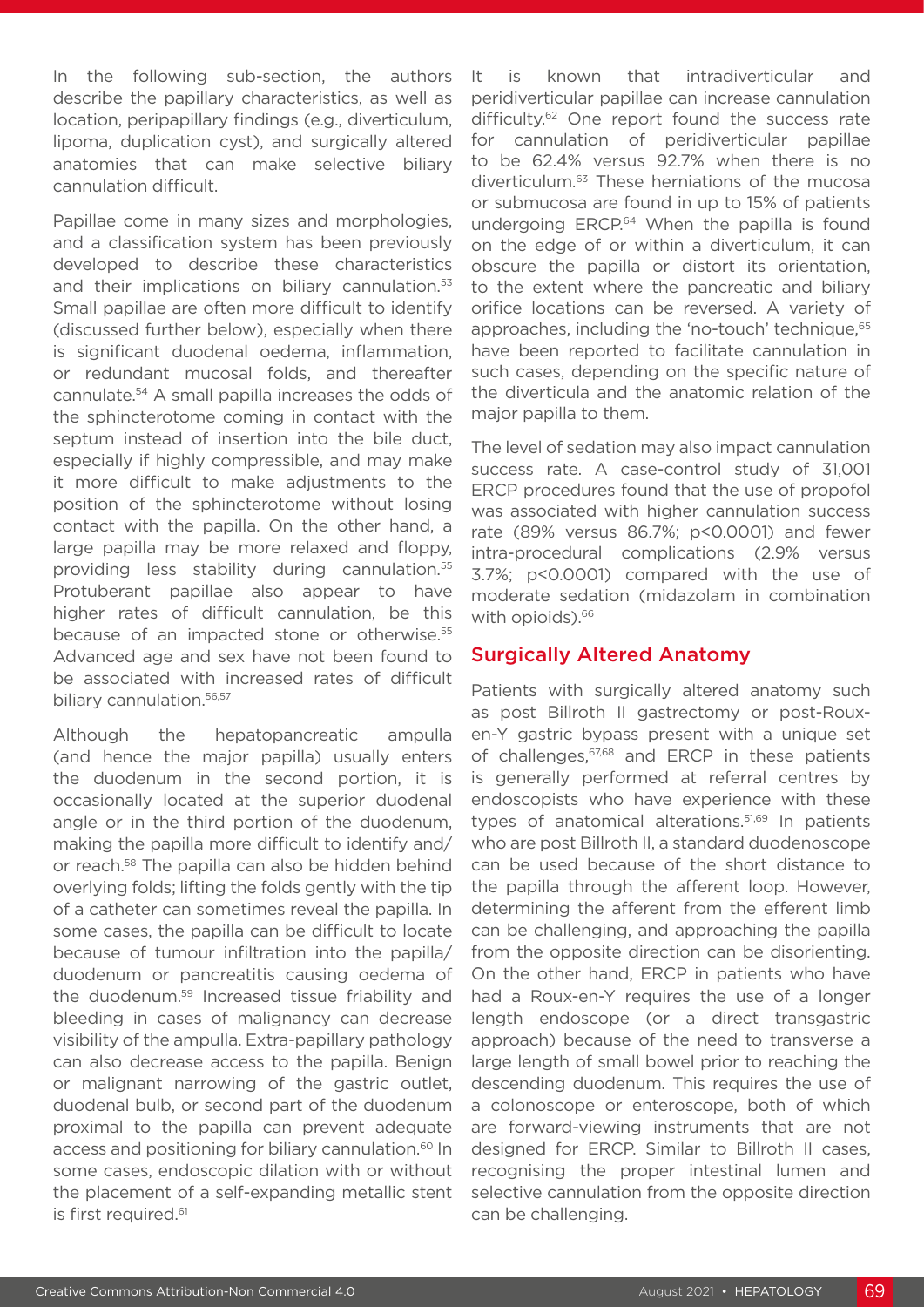#### IMPLICATIONS OF DIFFICULT BILIARY **CANNULATION**

PEP is the most common complication of ERCP, resulting in significant cost and morbidity.6,70 Although minor variations are found in the literature, the ESGE currently defines PEP as new or worsened abdominal pain combined with >3 times the normal value of amylase or lipase at more than 24 hours after ERCP and admission or prolongation of a planned admission.12 It is thought to occur because of a number of contributing factors, including increased hydrostatic pressure within the duct with contrast, mechanical trauma, thermal injury from electrosurgical current during sphincterotomy, and chemical inflammation from contrast-injection.<sup>18</sup> In meta-analyses, the incidence of PEP varies from 3.5–9.7%, with the majority of cases being mild and a mortality rate of only 0.1-0.7%.<sup>6,70</sup> However, in cases of difficult biliary cannulation, the incidence of PEP is higher (odds ratio:  $1.76-14.9$ ),<sup>12</sup> likely because of increased manipulation of the papilla leading to tissue oedema and higher frequency of inadvertent cannulation of the pancreatic duct.

Various measures have been found to help reduce the risk of PEP aside from cannulation technique, such as rectal indomethacin, aggressive intravenous fluid hydration (preferably with lactated Ringer's solution), and pancreatic duct stenting; an overview of these methods can be found in the American Society for Gastrointestinal Endoscopy (ASGE) and ESGE quidelines.<sup>12,71</sup> Of note, pancreatic duct stent placement can also help facilitate bile duct access in cases of difficult biliary cannulation, in addition to reducing the risk of PEP.

Difficult biliary cannulation is also associated with increased risk of bleeding and perforation.12,72 A case-control study examining ERCP-related perforations found that difficult biliary cannulation was an independent risk factor for perforation.<sup>72</sup> Specifically, periampullary perforation resulting from biliary or pancreatic sphincterotomy or precut techniques (Stapfer Type II perforations) and perforations of the bile duct or pancreatic duct caused by instrumentation or stenting (Stapfer Type III perforations) can occur.<sup>71,73</sup> Thus, difficult biliary cannulation is negatively impactful on a variety of clinical levels.

#### **CONCLUSION**

Over the past several decades, ERCP has become an indispensable tool in the diagnosis and treatment of many pancreaticobiliary diseases. However, despite technological advances, it remains a challenging procedure, with selective biliary cannulation being one of the key ratelimiting steps during ERCP. Difficult biliary cannulation, generally defined by the number of cannulation attempts and/or the time spent on cannulation, is more likely to occur in cases where variations in native anatomical structures or surgically altered anatomy affect visualisation, positioning, and manoeuvrability during ERCP. Endoscopist-dependent factors may also affect the risk of difficult biliary cannulation. Despite advances in cannulation techniques, difficult biliary cannulation is often associated with an increased rate of complications, particularly PEP, because of increased manipulation of the papilla and pancreatic duct. The second part of this series will provide an update and overview of the existing advanced techniques used in cases of difficult biliary cannulation as well as the approach to their selection.

#### References

- 1. McCune WS et al. Endoscopic cannulation of the ampulla of vater: a preliminary report. Ann Surg. 1968;167(5):752-6.
- 2. Oi I. Fiberduodenoscopy and endoscopic pancreatocholangiography. Gastrointest Endosc. 1970;17(2):59-62.
- 3. Classen M, Demling L. Endoskopische

sphinkterotomie der papilla Vateri und steinextraktion aus dem ductus choledochus. Dtsch Med Wochenschr. 1974;99(11):496-7. (In German).

- 4. Kawai K et al. Endoscopic sphincterotomy of the ampulla of Vater. Gastrointest Endosc. 1974;20(4):148-51.
- 5. McHenry L, Lehman G, "Approaching

50 Years," Kozarek RA, Baron TH (eds.), The Future of ERCP (2017) 3rd edition, Philadelphia, PA: Saunders-Elsevier, pp.1-6.e1.

6. Andriulli A et al. Incidence rates of post-ERCP complications: a systematic survey of prospective studies. Am J Gastroenterol. 2007;102(8):1781-8.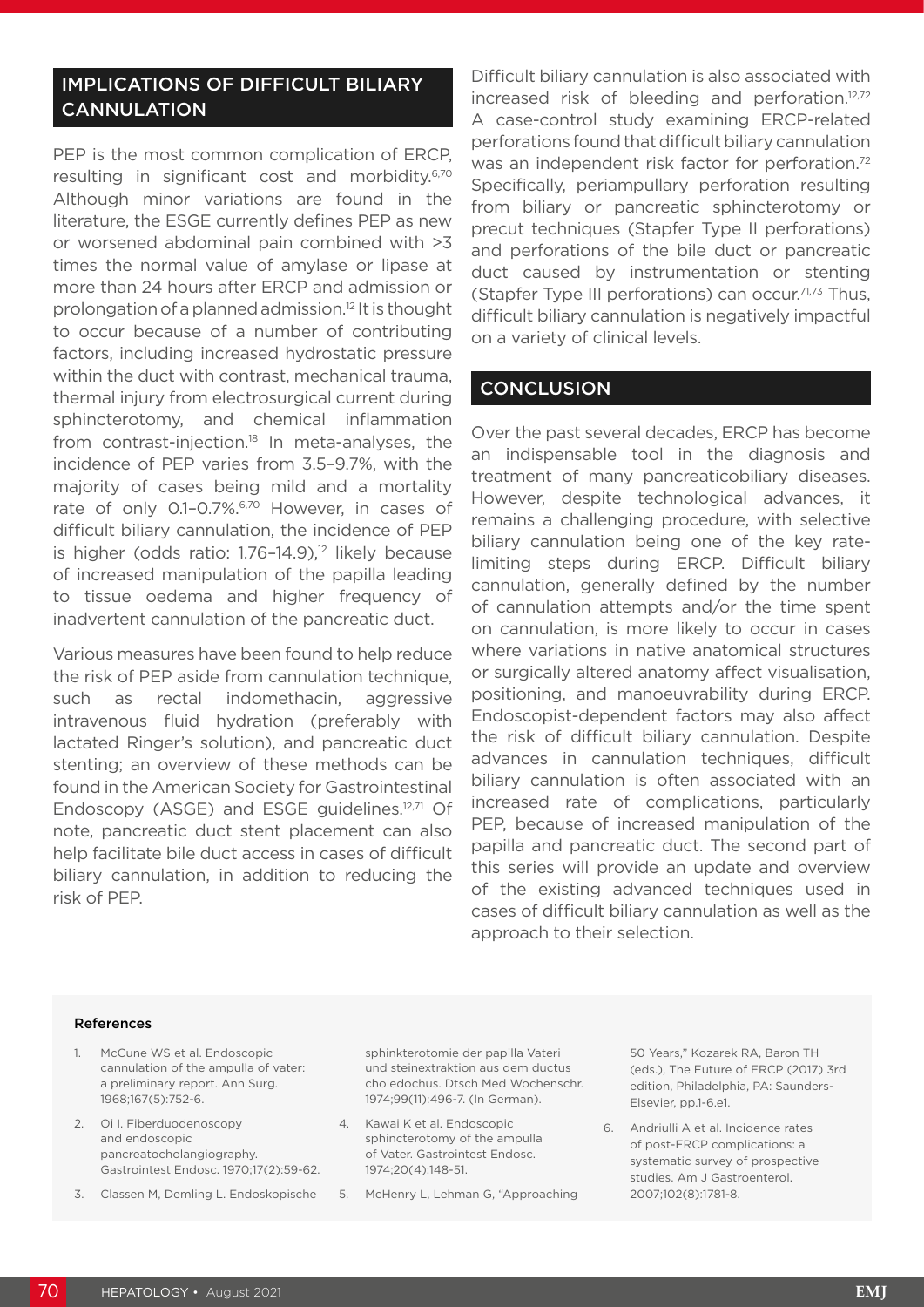- 7. Harewood GC, Baron TH. An assessment of the learning curve for precut biliary sphincterotomy. Am J Gastroenterol. 2002;97(7):1708-12.
- 8. Schwacha H et al. A sphincterotomebased technique for selective transpapillary common bile duct cannulation. Gastrointest Endosc. 2000;52(3):387-91.
- Cortas GA et al. Selective cannulation of the common bile duct: a prospective randomized trial comparing standard catheters with sphincterotomes. Gastrointest Endosc. 1999;50(6):775-9.
- 10. Laasch HU et al. Comparison of standard and steerable catheters for bile duct cannulation in ERCP. Endoscopy. 2003;35(8):669-74.
- 11. Bailey AA et al. Needle-knife sphincterotomy: factors predicting its use and the relationship with post-ERCP pancreatitis (with video). Gastrointest Endosc. 2010;71(2):266- 71.
- 12. Dumonceau JM et al. ERCP-related adverse events: European Society of Gastrointestinal Endoscopy (ESGE) Guideline. Endoscopy. 2020;52(2):127- 49.
- 13. Artifon ELA et al. Guidewire cannulation reduces risk of post-ERCP pancreatitis and facilitates bile duct cannulation. Am J Gastroenterol. 2007;102(10):2147-53.
- 14. Bailey AA et al. A prospective randomized trial of cannulation technique in ERCP: effects on technical success and post-ERCP pancreatitis. Endoscopy. 2008;40(4):296-301.
- 15. Lee TH et al. Can wire-guided cannulation prevent post-ERCP pancreatitis? A prospective randomized trial. Gastrointest Endosc. 2009;69(3 Pt 1):444-9.
- 16. Cheung J et al. Guidewire versus conventional contrast cannulation of the common bile duct for the prevention of post-ERCP pancreatitis: a systematic review and metaanalysis. Gastrointest Endosc. 2009;70(6):1211-9.
- 17. Tse F et al. Guidewire-assisted cannulation of the common bile duct for the prevention of post-endoscopic retrograde cholangiopancreatography (ERCP) pancreatitis. Cochrane Database Syst Rev. 2012;12:CD009662.
- 18. Tryliskyy Y, Bryce G. Post-ERCP pancreatitis: pathophysiology, early identification and risk stratification. Adv Clin Exp Med. 2018;27(1):149-54.
- 19. Bassi M et al. A multicenter randomized trial comparing the use of touch versus no-touch guidewire technique for deep biliary cannulation: the TNT study. Gastrointest Endosc. 2018;87(1):196- 201.
- 20. Testoni PA et al. Papillary cannulation and sphincterotomy techniques at ERCP: European Society of Gastrointestinal Endoscopy (ESGE) Clinical Guideline. Endoscopy. 2016;48(7):657-83.
- 21. McCarthy JH et al. Cannulation of the biliary tree, cystic duct and gallbladder using a hydrophilic polymer-coated steerable guide wire. Gastrointest Endosc. 1990;36(4):386- 9.
- 22. Kitamura K et al. 0.025-inch vs 0.035-inch guide wires for wire-guided cannulation during endoscopic retrograde cholangiopancreatography: A randomized study. World J Gastroenterol. 2015;21(30):9182-8.
- 23. Bassan MS et al. The impact of wire caliber on ERCP outcomes: a multicenter randomized controlled trial of 0.025-inch and 0.035-inch guidewires. Gastrointest Endosc. 2018;87(6):1454-60.
- 24. Vihervaara H et al. Angled- or straight-tipped hydrophilic guidewire in biliary cannulation: a prospective, randomized, controlled trial. Surg Endosc. 2013;27(4):1281-6.
- 25. Kwon CI et al. Technical reports of endoscopic retrograde cholangiopancreatography guidewires on the basis of physical properties. Clin Endosc. 2020;53(1):65-72.
- 26. Tsuchiya T et al. Effectiveness of the J-tip guidewire for selective biliary cannulation compared to conventional guidewires (The JANGLE Study). Dig Dis Sci. 2015;60(8):2502-8.
- 27. Hwang JC et al. A prospective randomized study of loop-tip versus straight-tip guidewire in wire-guided biliary cannulation. Surg Endosc. 2018;32(4):1708-13.
- 28. Kawakami H et al. A multicenter, prospective, randomized study of selective bile duct cannulation performed by multiple endoscopists: the BIDMEN study. Gastrointest Endosc. 2012;75(2):362-72, 372.e1.
- 29. Mariani A et al. Guidewire biliary cannulation does not reduce post-ERCP pancreatitis compared with the contrast injection technique in low-risk and high-risk patients. Gastrointest Endosc. 2012;75(2):339- 46.
- 30. Kobayashi G et al. Wire-guided biliary cannulation technique does not reduce the risk of post-ERCP pancreatitis: Multicenter randomized controlled trial. Dig Endosc. 2013;25(3):295-302.
- 31. Buxbaum J et al. Randomized trial of endoscopist-controlled vs. assistantcontrolled wire-guided cannulation of the bile duct. Am J Gastroenterol. 2016;111(12):1841-7.
- 32. Takano Y et al. Perforation of

the papilla of vater in wireguided cannulation. Can J Gastroenterol Hepatol. 2016; DOI: 10.1155/2016/5825230.

- 33. Cennamo V et al. Can early precut implementation reduce endoscopic retrograde cholangiopancreatography-related complication risk? Meta-analysis of randomized controlled trials. Endoscopy. 2010;42(5):381-8.
- 34. Katsinelos P et al. Risk factors for therapeutic ERCP-related complications: an analysis of 2,715 cases performed by a single endoscopist. Ann Gastroenterol. 2014;27(1):65-72.
- 35. Testoni PA et al. Risk factors for post-ERCP pancreatitis in high- and low-volume centers and among expert and non-expert operators: a prospective multicenter study. Am J Gastroenterol. 2010;105(8):1753-61.
- 36. Tabibian JH, Leung JW. Training in ERCP: a multifaceted enterprise now more than ever. Endosc Int Open. 2018;6(1):E90.
- 37. Lee YS et al. Difficult biliary cannulation from the perspective of post-endoscopic retrograde cholangiopancreatography pancreatitis: identifying the optimal timing for the rescue cannulation technique. Gut Liver. 201;15(3):459- 65.
- 38. Dumonceau J-M et al. Prophylaxis of post-ERCP pancreatitis: European Society of Gastrointestinal Endoscopy (ESGE) Guideline – Updated June 2014. Endoscopy. 2014;46(9):799-815.
- 39. Halttunen J et al. Difficult cannulation as defined by a prospective study of the Scandinavian Association for Digestive Endoscopy (SADE) in 907 ERCPs. Scand J Gastroenterol. 2014;49(6):752-8.
- 40. Ismail S et al. Criteria for difficult biliary cannulation: start to count. Eur J Gastroenterol Hepatol. 2019;31(10):1200-5.
- 41. Liao WC et al. International consensus recommendations for difficult biliary access. Gastrointest Endosc. 2017;85(2):295-304.
- 42. Friedland S et al. Bedside scoring system to predict the risk of developing pancreatitis following ERCP. Endoscopy. 2002;34(6):483-8.
- 43. Tian C et al. Cannulation time is a more accurate measure of cannulation difficulty in endoscopic retrograde cholangiopancreatography than the number of attempts. Gastroenterol Rep. 2013;1(3):193-7.
- 44. Guda N, Freeman M. Are you safe for your patients – how many ERCPs should you be doing? Endoscopy. 2008;40(8):675-6.
- 45. Wicks ACB et al. Structured training